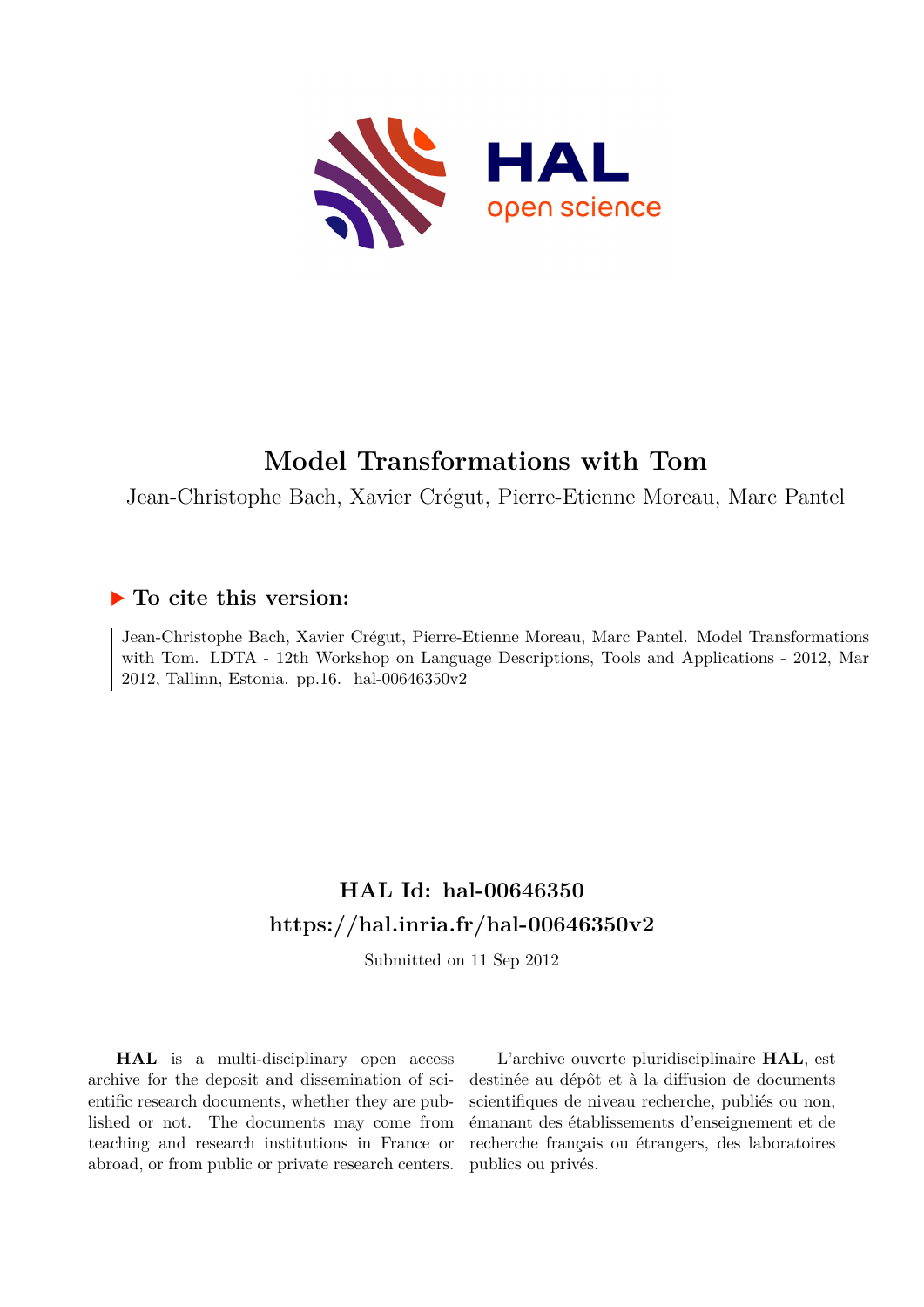## **Model Transformations with Tom**

Jean-Christophe Bach Inria, 54600, France Université de Lorraine, LORIA, 54500, France CNRS, LORIA, 54500, France jeanchristophe.bach@inria.fr

Xavier Crégut INPT-IRIT Université de Toulouse Toulouse, France xavier.cregut@enseeiht.fr

Pierre-Etienne Moreau Inria, 54600, France Université de Lorraine, LORIA, 54500, France CNRS, LORIA, 54500, France moreau@loria.fr

Marc Pantel INPT-IRIT Université de Toulouse Toulouse, France marc.pantel@enseeiht.fr

## ABSTRACT

Model Driven Engineering (MDE) advocates the use of Model Transformations (MT) in order to automate repetitive development tasks. Many different model transformation languages have been proposed with a significant tool development cost as common language elements like expressions, statements, ... must be built from scratch for each new language development tools. The Tom language is a shallow extension of Java tailored to describe and implement transformations of tree based data-structures. A key feature of Tom allows to map any Java data-structure to tree based data abstractions that can then be accessed by powerful non-linear, associative, commutative pattern matching. In this paper, we present how this approach can be used in order to develop model transformations, in particular relying on Eclipse Modeling Framework (EMF) based metamodeling facilities. This allows to provide a transformation language at a low cost both for the development of its tools and the training of its users.

## Categories and Subject Descriptors

D.2.1 [Software Engineering]: Programming Techniques-Languages,Methodologies,Tools; D.2.11 [Software Engineering]: Software Architectures—Languages; D.3 [Programming Languages]: Miscellaneous

### General Terms

Algorithms, Languages

### Keywords

model transformation, language, Tom, Java, EMF, term

Here will be the copyright paragraph. Copyright 20XX XXX X-XXXXX-XX-X/XX/XX ...XXXX. structure

#### 1. INTRODUCTION

One of the key success of MDE comes from its ability to abstract complex problems and to provide a standard way to model them. For a given class of problems, the specification of the modeling language is called a metamodel, and for each specific problem, the abstract representation is called a model of the problem that conforms to its metamodel. There may exist several approaches to solve a problem, each of them generally consists in presenting the abstract problem in such a way that a specialized tool or solver can be applied. One of the main activity in MDE is thus to transform problems, i.e. models expressed in a given metamodel, into problems or views expressed in another representation, i.e. in another metamodel. The transformation of models is thus at the core of MDE applications.

The notion of metamodel has been formalized by the  $OMG<sup>1</sup>$ in the Meta Object Facility (MOF) standard<sup>2</sup> as a subset of the UML class diagram. Intuitively, a metamodel is composed of a set of meta-classes that contain attributes and operations like usual object oriented classes. The metaclasses can be linked by inheritance, and by meta-relations, either association or composition with an associated arity. Each model must conform to such a metamodel, *i.e.* it is a set of elements, valued element attributes and relations between elements conforming to their meta-definitions. A model transformation is a program that takes a model as input and returns a new model, possibly conforming to the same or another metamodel.

This principle is quite simple but, as usual in software engineering, expressing sophisticated model transformations in an executable formalism can be quite complex. There are at least two main approaches to describe a model transformation:

• either a model transformation is expressed as a sequence of elementary steps that build the target model step by step (instantiating new elements, assigning attributes, creating links, etc.) using information stored

 $1$ Object Management Group, <http://www.omg.org>

<sup>2</sup> <http://www.omg.org/mof>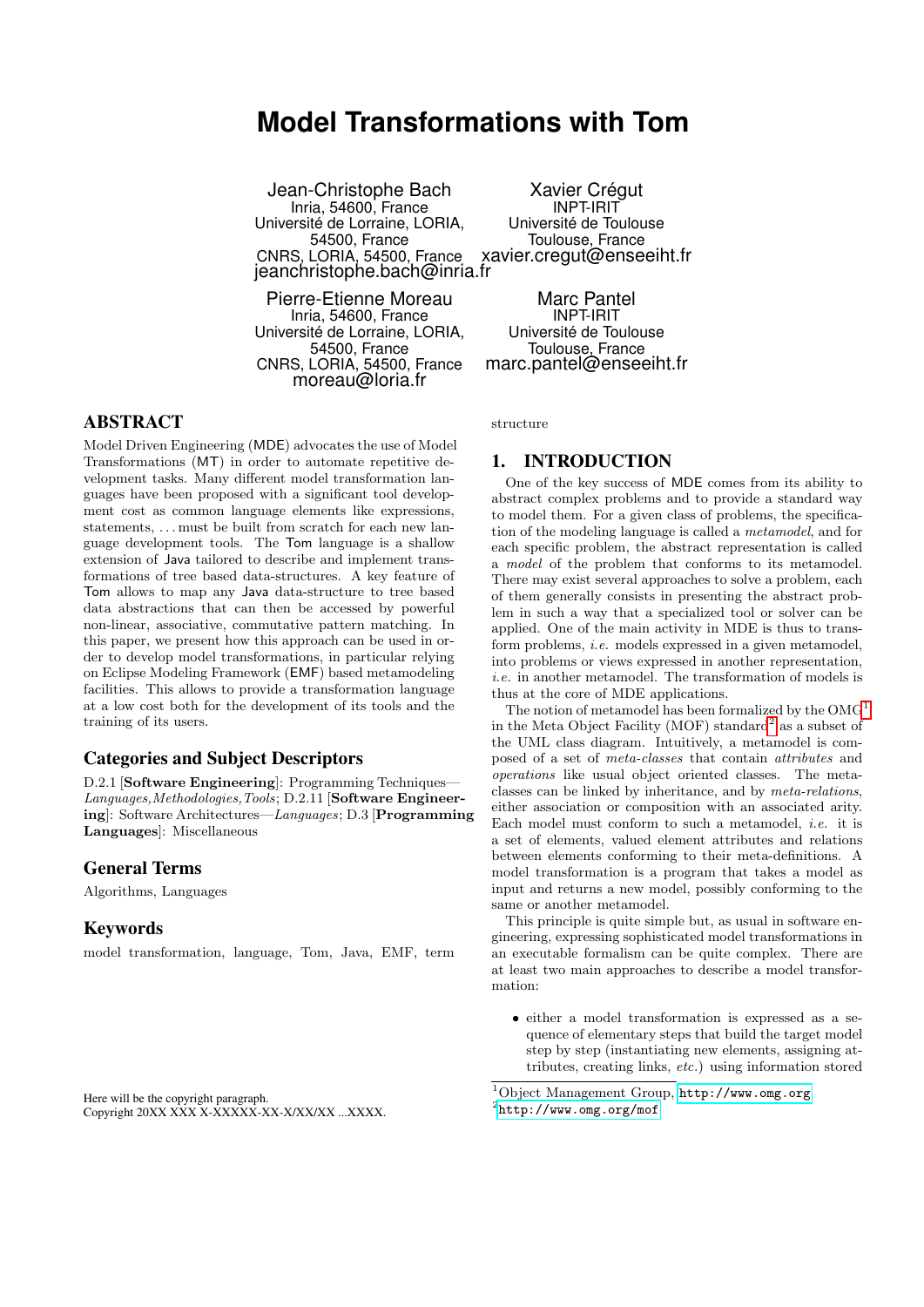in the source model. This approach, usually called operational, is clearly imperative, as the target model is modified in each step. It can either be implemented using dedicated languages like Kermeta, QVT-Operational, . . . or using reflexive libraries or generated code such as EMF [19] inside general purpose programming languages such as Java;

• or a model transformation can be defined as the relations that must exist between the source and the target models at the end of the transformation. This abstract presentation, sometimes called declarative or relational, is not directly executable, but, under some restriction, can be either translated to an operational transformation, or to a global function that takes in a step the whole source model as parameter and produces the whole target model as result (built for example with categorical pushout operators for graph rewriting based transformation languages).

Some authors [18] even consider a third architectural approach based on the introduction of an intermediate representation such as XML or any textual concrete syntax. The model transformation can then be described using a language such as XSLT or any language transformation toolset like Stratego/XT, ASF+SDF, Rascal, Spoofax, ....

Transformation language examples relying on both approaches will be presented later on in Section 5. However, the development and the use of new languages is costly as many common features such as expressions and statements must be implemented from scratch. Furthermore, users must learn how to benefit from the new capabilities provided by the languages. The MDE community is thus balancing between the development of new expressive languages and the use of libraries in general purpose programming languages. But the tools for dedicated languages (editors, interpreters, compilers, . . . ) hardly ever reach the quality of general purpose languages ones; and the use of libraries that allows to manipulate models in general purpose languages either through reflexion or code generation only provide the operational approach and their use in development is quite costly. In the reflexive approach, all the type verification is done at runtime as the elements name are handled as strings. The verification activities for transformations are thus very costly. In the code generation approach, the generated code usually provides static typing but very little model querying facilities. Thus the programming cost is quite heavy as the user must either add handwritten specific queries to ease the traversal of the metamodel, or do the explicit traversal each time a data is needed.

In order to bridge the gap between these two common approaches, we consider in the following the Tom language [12, 3], which lies halfway between them. On the one hand Tom is an extension of Java where every correct Java program is a correct Tom program. Therefore, in Tom it is possible to follow an operational approach and perform a model transformation using classical object oriented programming and EMF library. On the other hand, Tom adds declarative features to Java. An abstract term based representation can be associated to any data structure, even the most complex ones using a programmer provided, or automatically generated mapping. Sophisticated non linear associative commutative pattern matching and rule based programming can be used to define the transformations steps, without specifying

in which order they are taken. Then, a specific construct called strategy is used to express the control and to specify how the transformation rules should be applied. All the constructs provided by Tom are then translated into pure Java relying on model management libraries like EMF. Thus, the end user can benefit from both classical programming, and model transformation technologies (operational and relational), without major efficiency penalty and without the additional cost of learning a completely new language. A third advantage of the proposed approach is that the language developers do not need to build a completely new language: they can rely on most existing Java tools.

In this paper, we present a technique to transform models with Tom/Java. It can be used for any model transformations as long as the metamodels can be expressed with the ECore formalism. This technique constitutes the first step towards a high-level extension of the Tom language. Section 2 introduces a practical example used in the next sections. The reader should note that the presented approach is general and is not restricted to the considered use case example; Section 3 presents the main constructs of the Tom language, tools developed to interface with EMF technology and a simple version of a model transformation; Section 4 explains how we implemented the use case in Tom and shows a generalized approach for writing models transformations with Tom; Section 5 summarizes existing model transformation languages, their advantages and drawbacks and how our proposal relates to them; Section 6 concludes and presents current and further works.

## 2. FROM PROCESS MODELS TO PETRI **NETS**

In the following we rely on a case study introduced by Combemale et al. in [7] This example is both simple and rich enough to illustrate problems that may occur in the general case when considering more complex model transformations. It consists in transforming process described in the SimplePDL<sup>3</sup> formalism (Figure 1) into the Petri net formalism (Figure 2). This transformation may be used to verify properties on a process model, thanks to model-checkers based on Petri nets [6]. This verification aspect is not detailled in this paper that focuses on model transformation technologies.

## Meta-models

The SimplePDL metamodel (Figure 1) defines the concept of Process composed of ProcessElements. Each process element can be either a WorkDefinition or a WorkSequence. Work definitions are the activities that must be performed during a process. A work sequence defines a dependency relationship between two work definitions. The second work definition (successor) can be started — or finished — only when the first one (*predecessor*) is already started — or finished — according to the value of the attribute  $linkType$ (four possible values). Finally, a work definition can be defined as a nested process (process reference), allowing the definition of hierarchal processes.

<sup>&</sup>lt;sup>3</sup>Simple Process Description Language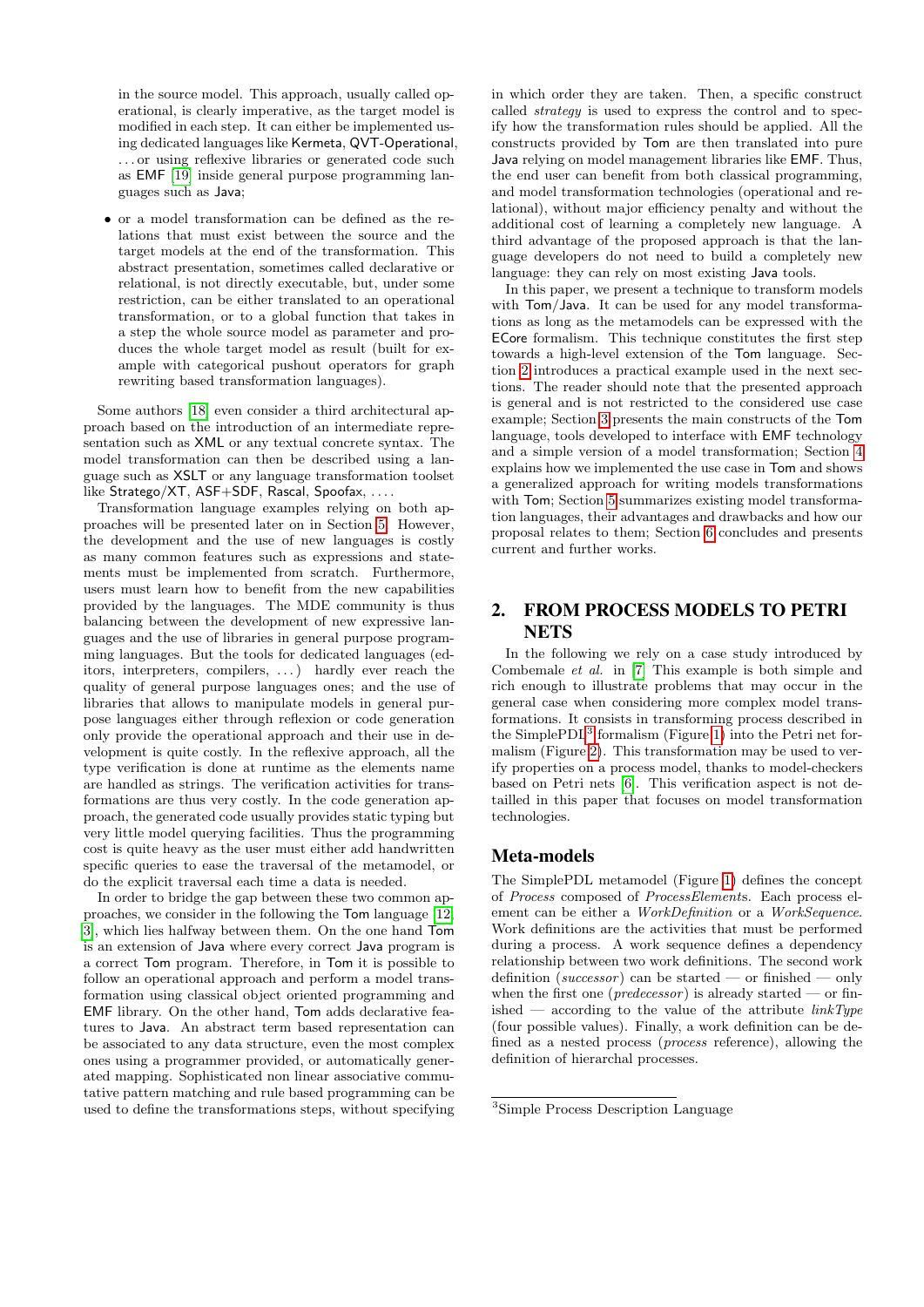

Figure 1: SimplePDL metamodel

The Petri net metamodel is shown on Figure 2. A PetriNet is composed of Nodes that denote either a Place or a Transition. Nodes are linked by Arc. Arcs can be normal ones or read-arcs. An arc specifies the number of tokens (weight) consumed in the source place or produced in the target one when a transition is fired. A read-arc (second value in ArcKind enumeration) only checks tokens availability without removing them. A Petri net marking is defined by the number of tokens contained in each place (marking).



Figure 2: PetriNet metamodel

## Example of transformation

The root process (Figure 3) is composed of two work definitions, A and B linked by a start2start work sequence, meaning that B can only start after A is started. B is itself described by a process



Figure 3: SimplePDL model

(child) composed of two activities, C and D linked by a  $fin$ ish2start dependency. Thus, C has to be finished in order to start D.

The transformation translates each process and work definition into a dedicated pre-defined Petri net template, and each work sequence into an arc. In a second step, when processes and work definitions are translated, arcs are generated to encode the synchronisation between the processes and their work definitions. A graphical representation is given below (Figure 4), where synchronisation is represented by dashed arcs, work sequences by thick green annotated arcs, places by red circles and transitions by blue squares. Details about elements composing this final Petri net are described in Section 4.



Figure 4: Complete Process described in the use case

## 3. MODEL TRANSFORMATION IN JAVA WITH PATTERN-MATCHING

To implement a model transformation such as the one sketched previously there are two main alternatives: either use a dedicated language (see Section 5), or use a general purpose language such as Java and associated model management libraries. Among the advantages of using Java we can mention efficiency, portability, and the fact that Java is a de facto industrial standard (well-known by engineers, integrated in existing processes, etc.). A main disadvantage is that Java is a low level, imperative language with respect to model transformations that is not well tailored for writing these kind of programs: there is no good support to query input models usually leading to complex code to retrieve a given piece of information and the declarative approach to model transformation cannot be expressed.

In the following we consider an extension of Java named Tom [3], whose goal is to make simpler the implementation of programs that manipulate tree-based data structures such as abstract syntax trees or XML documents for instance. The reader is invited to refer to <http://tom.loria.fr> for a more complete presentation.

Basically, Tom offers two new constructs: %match, a generalized switch-case construct that allows to discriminate upon objects instead of just plain data-types such as integers, and the ' (backquote construct) which simplifies the creation of objects.

## Pattern matching

The %match statement is similar to a *switch-case* construct. It is composed of a list of conditions-actions: when a condition is satisfied, the corresponding action is fired. The main difference comes from the expressive power of the conditions: they are called patterns and correspond to trees that may contain variables. In the following we describe the transformation that associates a Petri net to a Process node of the input model:

```
1 public static void transformProcess(EObject subject, PetriNet pn) {
    %match(subject) {
      3 Process[name=n,from=src,processElements=pel] −> {
        Node p ready = 'Place(n + "p ready", pn);
        Node t_ start = 'Transition(n + " _t + _t start", pn);
 6 ...
        'Arc(t\_start, p\_ready, pn, normal(), 1);8 /∗ creation of other Nodes and Arcs∗/
 9 ...
10 % match(pel) {
11 ProcessElementEList(_*,pe,_*) –> {
12 transformProcessElement('pe, pn);
13 }
14 } } }
15 };
```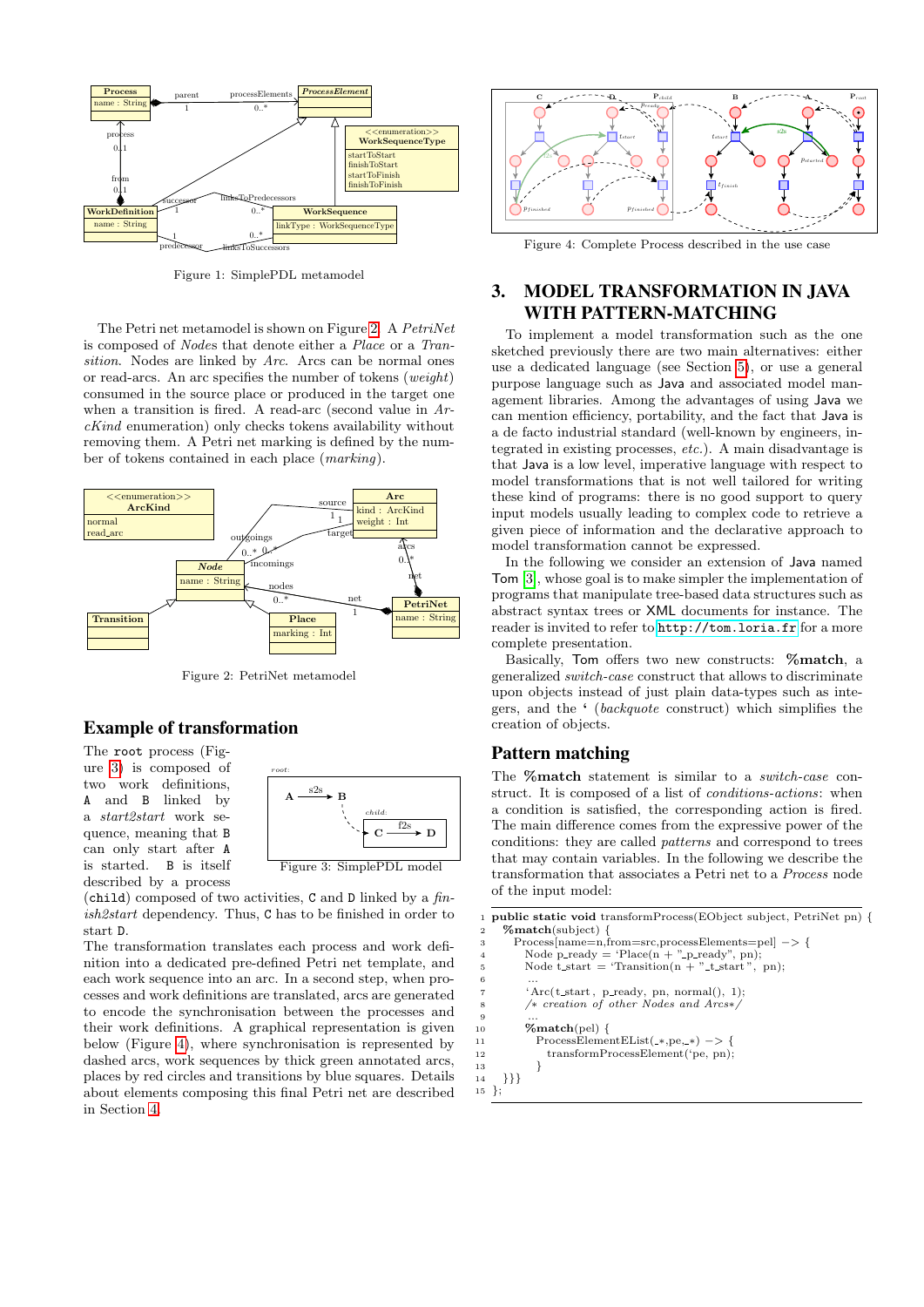Given a subject, the pattern Process[name=n,from=src, processElements=pel] at line 3 checks that the subject corresponds to a Process node. When it is the case, the variables n, src, and pel are initialized with the objects referenced by the attributes name, from, and processElements. In the general case, a pattern may contain nested patterns which add new constraints on the shape of sub-terms. Conjunctions (&&) and disjunctions (||) of patterns as well as multiple occurrences of a given variable (non linear patterns) may also be considered. The action part delimited by -> { ... } may contain Java statements but also Tom statements. For instance, line 4 combines a Java assignment and a Tom backquote construct which builds a Place (i.e. a Petri net node of the output model). The 'Arc(...) expression at line 7 updates the Petri net model pn by adding an Arc between the place p\_ready and the transition  $t$ \_start.

The last statement (from line 10 to 12) is interesting because it shows that nested %match constructs are allowed. It also illustrates the use of list-matching, also known as associative matching with neutral element. In this example, the pattern ProcessElementEList(\_\*,pe,\_\*) behaves like an iterator over pel: the action part is executed for each value of  $pe \in pel$ .

The definition of the constructors Process and Process-ElementEList are not builtin in the language, they are derived from the metamodel given in Figure 1 relying on the EMF Java mapping. Thus, the syntax of patterns strongly depends on the considered metamodel.

## Algebraic views

A %match construct depends on two different data-structures: the subject being matched (the subject is a reference to a plain Java object) and the pattern which is expressed in an algebraic language, namely Tom. In order to compile the pattern matching constructs, the Tom compiler needs to know the relationship between the implementation of objects (Java classes), and the algebraic view (pattern sorts and constructors). For this purpose, Tom offers an algebraic view definition formalism composed of two constructs: %typeterm and %op. The %typeterm, exemplified below, establishes a relation between the implementation data-type (simplepdl.Process) and the algebraic sort (Process):

```
1 %typeterm Process {
2 implement { simplepdl.Process }
```
3 }

The following %op constructs explains to the Tom compiler how a Java Process object can be viewed as an algebraic constructor, namely, Process:

```
1 %op Process Process(name:String, from:WorkDefinition,
2 processElements:ProcessElementEList) {
3 is fsym(t) { t instanceof simplepdl.Process }
 q set_slot(name, t) { ... }<br>5 get_slot(from, t) { ... }
    get\_slot (process Elements, t) { ...
    7 make(name, from ,processElements) {
      constructProcess(
9 SimplepdlFactory.eINSTANCE.create(
10 SimplepdlPackage.eINSTANCE.getEClassifier("Process")),
11 new Object[]{ name, from, processElements })
12 } }
```
The algebraic constructor Process has three arguments, respectively of sort String, WorkDefinition, and ProcessElementElist, and its codomain is the algebraic sort Process defined above. The construct **is fsym** at line 2 is used by

the pattern matching algorithm to check that the current constructor  $(i.e.$  Process in this example) is the root of the algebraic representation of the Java object. It is also needed for code generation. The Java code corresponds to the implementation of this predicate. Similarly, constructs get slot (lines 3, 4 and 5) and make (line 6) define how to retrieve a given field in the data-structure, and how to build an instance of the considered constructor. This latter construct is used by the ' (backquote) construct to build terms.

For more details about the design of the Tom language, the reader is invited to refer to [12] and [3].

#### *Towards an implementation of the transformation..*

Assuming that an algebraic view  $(i.e.$  a mapping) is defined for each element of the input and output metamodels, the considered model transformation, from SimplePDL to Petri nets, can be easily implemented using two passes over the input model: in a first pass, all WorkDefinitions are translated into Petri net templates, recursively calling transformProcess if necessary (introduced previously). In a second pass, the WorkSequences are translated into arcs according to WorkSequenceType. The resulting Petri net is a Tom term which can be used as any other term in a program. Alternately, it can be serialized by using EMF to have a standard model file usable by other tools.

This approach has a main drawback: it supposes that the transformation can be described in such a way that when building a link in the output model, the nodes it refers to have been generated in an earlier step. In the general case, this is not always possible, or this may imply an arbitrary large number of passes, which is not convenient nor efficient. A solution to this problem will be discussed and presented in Section 4.

In the following we present an automatic way to generate a mapping from a given metamodel.

## Generator of algebraic views

EMF allows to generate Java code corresponding to a metamodel in a jar archive. We have designed a tool called Tom-EMF which uses reflection to load and inspect the classes contained in the jar archive. From theses classes, Tom-EMF can automatically retrieve the EClassifier (EClass and EDataType) and EStructuralFeatures in order to generate the %typeterm and %op constructs introduced above. For instance, when applying Tom-EMF on SimplePDL generated jar archive, the Process class produces a *X*typeterm Process and a %op Process.

When a reference indicates that an element may have multiple instances (for instance, Figure 1 shows a process-Elements 0..\* relation which means that a Process can be composed of many ProcessElements), the tool generates list-matching operators such as ProcessElementEList, which are variadic, and whose matching is performed modulo associativity and neutral element.

#### *Implementation design..*

The generator could have taken an .ecore file as input instead of a .jar file. The tool implementation would have been different, since we could not have used directly Java reflection. We would have used EMF mechanism to load ECore metamodels and replaced every use of classical Java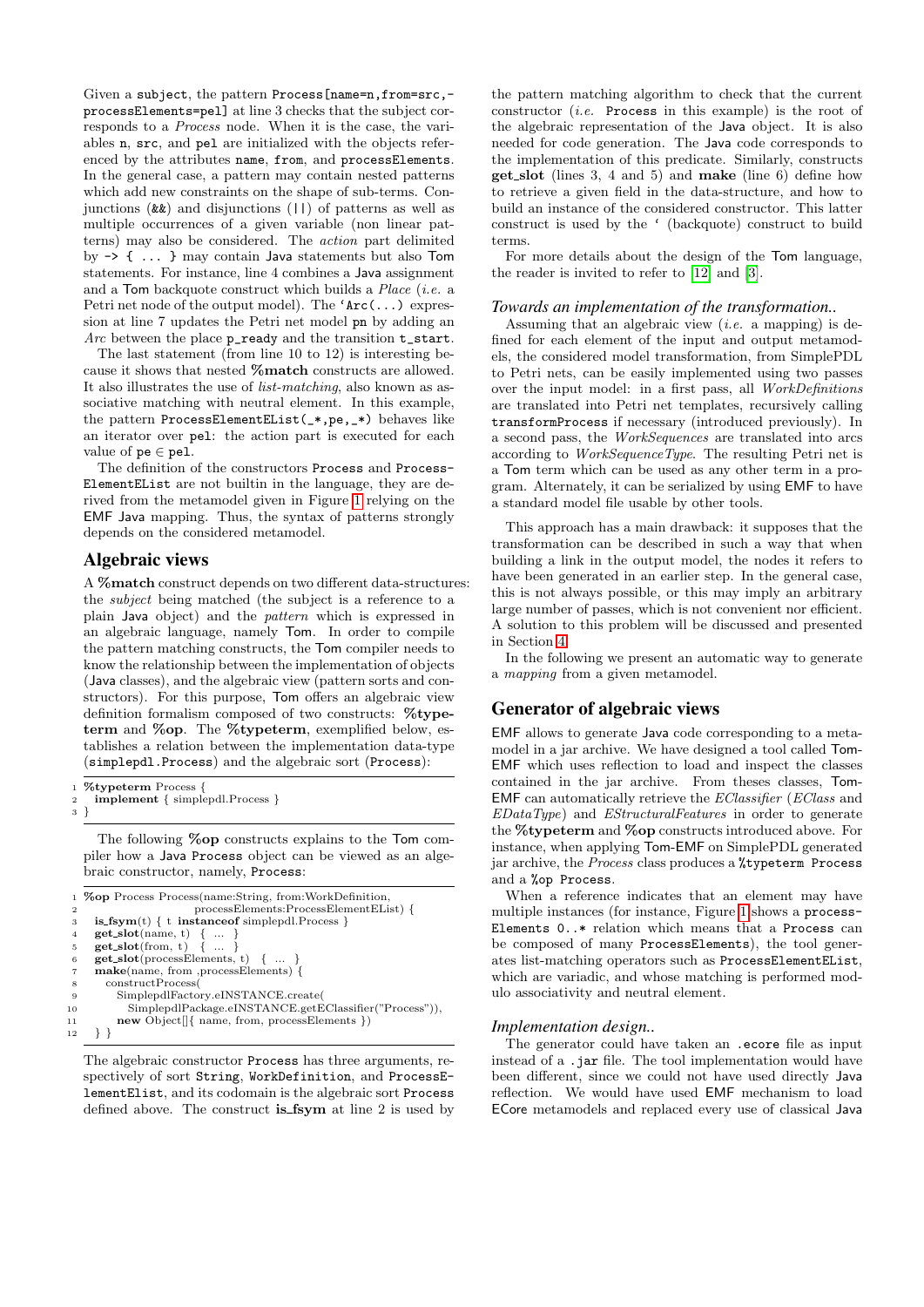reflection by EMF calls. We plan to implement this generator using Tom-EMF itself.

We made the choice to generate mappings without using a full EMF reflection in order to preserve static typing, and to avoid many dynamic casts (and thus to be more efficient and to avoid potential runtime errors). A drawback is that Java files and Tom mappings have to be generated before any use (this adds an extra generation step using Eclipse).

Changes in EMF specification would not have any consequences on Tom language and the Tom compiler, but it may have an impact on the Tom-EMF mapping generator. In practice, this is not a big issue as EMF is based on the MOF standard.

## 4. A GENERALIZED APPROACH FOR MO-DEL TRANSFORMATIONS USING STRA-**TEGIES**

In the previous section we have shown how pattern matching capabilities offered by Tom can be used in conjunction with Java classes generated by EMF. The generation of mappings being automatic, this provides a quite simple framework that can be used to define model transformations.

However, a main drawback is the need to take care of the order in which transformation steps have to be performed, specially when the transformation has to reference elements not yet created or completed in the output model.

In the following we present a generalized two-steps approach where we separate the notion of transformation from the control of these transformations. In a first step we specify in a declarative way how each specific sub-part of the input model should be transformed. Each transformation is applied separately, leading to a model where the various sub-parts are not connected: they contain nodes, called resolve nodes, which describe the *intension* of being connected to another sub-part when it will become available. This approach is strongly inspired by the resolve constructs of  $ATL$  [9] and  $QVT$  [14].

In a second step, all the *resolve nodes* are traversed and replaced by links, to build the final output model.

#### *Generic traversal strategies*

In addition to ' (backquote) and %match constructs, Tom offers a third construct, %strategy, which encodes the notion of elementary transformation rule. For instance, let us consider the following snippet of code:

```
%strategy Process2PetriNet() extends Identity() {
    visit Process {
3 Process[name=name,from=from] −> { <Host+Tom code> }
\overline{4}5 }
6 ...
  'TopDown(Process2PetriNet()).visit(root_process);
8 ...
```
This defines an elementary transformation called Process2PetriNet whose default behavior is the Identity, meaning that no transformation occurs when the considered rule cannot be applied<sup>4</sup>. The visit Process constructs is a first filter which specifies the sort of objects (Process in this case) on which the rule should be applied. Then a classical Tom-rule composed of a pattern and an action is defined.

The main particularity of a %strategy construct is that it is not automatically fired. Its application should be controlled by a strategy. For instance, the TopDown(Process2- PetriNet()) expression means that the rule Process2Petri-Net () is applied in a *top-down* way on the term root\_process. Tom offers several primitive strategies, such as Identity, Fail, One, All, Choice and Sequence, which can be combined, even recursively, to build more powerful strategies such as Repeat, TopDown, or Innermost for instance.

For more precise information about strategies, the reader can refer to  $[4]$  and to the dedicated page<sup>5</sup> on Tom project website.

#### *Decomposition of the transformation*

To address the issues mentioned at the beginning of this section, we propose an approach where a model transformation is specified in terms of elementary transformations which are parts of the whole transformation. Each elementary transformation being implemented by an elementary strategy. In this approach, the order of application of the transformations is not defined in the transformation itself, therefore, when an elementary transformation has to reference an element which is not yet created or completed in the output model (e.g. elements which should be created in another elementary transformation), we have to create a temporary object called resolve object, in reference to the resolveTemp construct of ATL [9] (see also  $resolveIn$  in QVT [14]). Each resolve object is stored in a two level hash-map which maps each source element we are processing (WorkDefinition in our use case) to another hash-map. This latter map connects a name (a label such as "p\_ready" for example) to a target element which just has been created (the place referenced by the variable p\_ready in our example).

Once each atomic transformation has been applied, the result is composed of temporary resolve objects and partial results which need to be reconnected. Thanks to the table, resolve objects can be replaced by target objects in corresponding partial results, and we obtain the final result of the transformation.

#### *Elementary transformations.*

In our use case, we consider three atomic transformations: Process2PetriNet, WorkDefinition2PetriNet, and Work-Sequence2PetriNet). Each of them is implemented by a %strategy construct.

The first one, Process2PetriNet, creates the Petri net that corresponds to the image of a Process. This Petri net is composed of three places  $(p_{ready}, p_{running} \text{ and } p_{ finished}),$ two transitions  $(t_{start}$  and  $t_{finish})$  and four arcs. During the transformation, each created element  $(i.e.$  transitions and places) is stored in a hash-map (map), which is itself associated to the process being transformed (p is a variable assigned to the process which is matched). The last part of the strategy creates resolve objects: they encode the link that should be created when all parts of the model are available. In our running example, the resolve object is a reference to the transition  $t_{start}$ , resulting of the transformation of WorkDefinition, that will be connected via an arc to the place  $p_{ready}$  of the current generated Petri net (see Figure 4 to get the "big picture"). Figure 5 shows the resulting Petri

<sup>&</sup>lt;sup>4</sup>This is in contrast to Fail which specifies that the transformation fails when the rule cannot be applied.

<sup>5</sup> [http://tom.loria.fr/wiki/index.php5/](http://tom.loria.fr/wiki/index.php5/Documentation:Strategies) [Documentation:Strategies](http://tom.loria.fr/wiki/index.php5/Documentation:Strategies)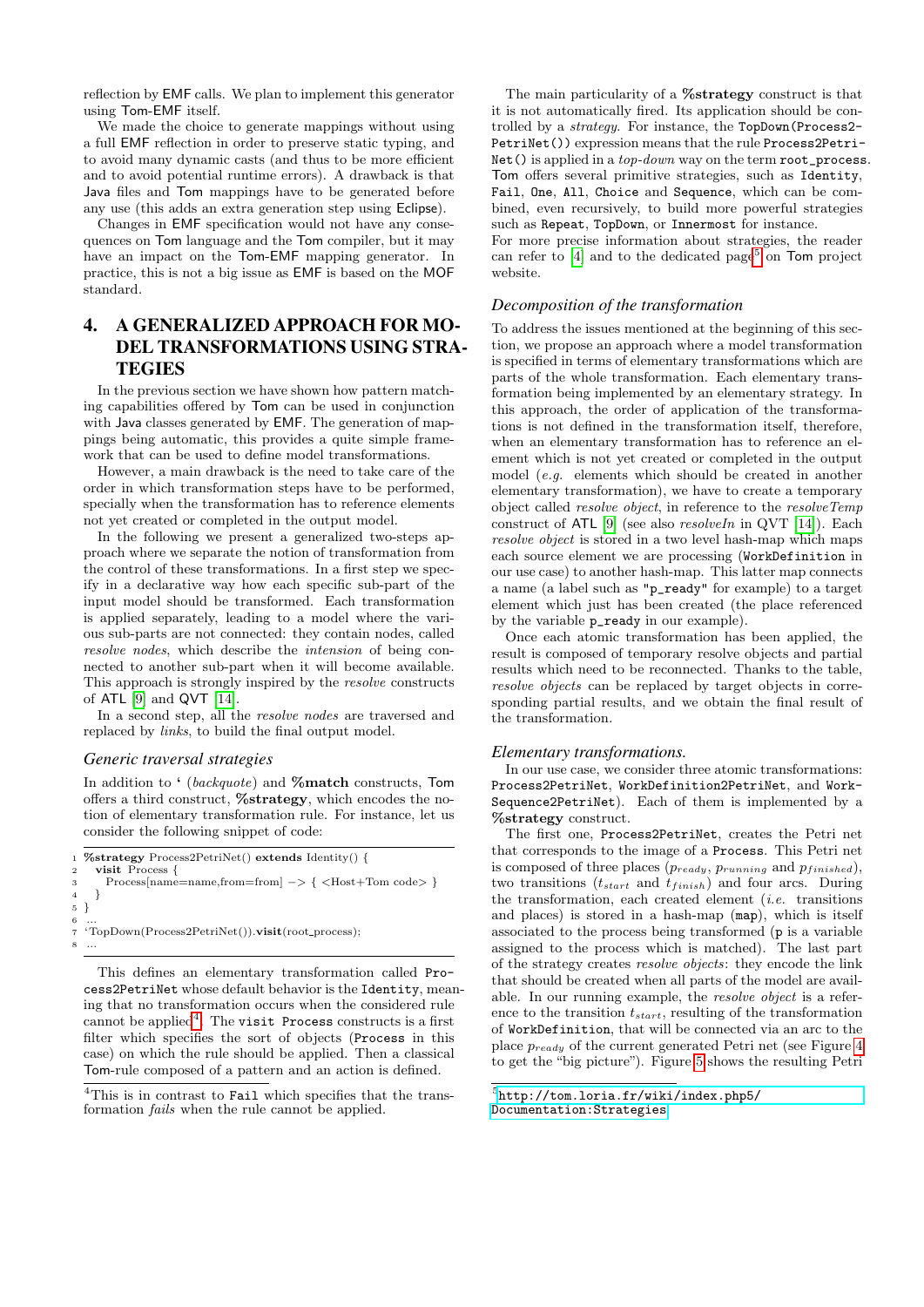net of Process2PetriNet transformation (dashed nodes are resolve nodes).



Figure 5: Petri net template for a Process

Figure 6 sketches the implementation:

```
1 %strategy Process2PetriNet(pn:PetriNet,table:HashMap)
2 extends Identity() {
3 visit Process {
       4 p@Process[name=name,from=from] −> {
          Node p-ready = 'Place(name + "-ready", pn);
          Node \text{t\_start} = \text{'}\text{Transition}(\text{name} + \text{"\_start"});// creation of p_running, t_finish, and p_finished
 8 'Arc(t_start, p_ready, pn,normal());<br>9 ... // creation of the 3 remainings arcs
10 HashMap map = new HashMap();<br>
11 map.put("p_ready", p_ready);
11 map.put("p_ready", p_ready);<br>12 ... // store p_running, p_fin
                1/ store p_running, p_finished, t_start, and t_finish
13 table.put('p, map);
14 //'from is the WorkDefinition which contains the current
15 //Process, in case of hierarchical description
16 if ('from!=null) {<br>17 Transition source
17 Transition source<br>18 new ResolveV
18 new ResolveWorkDefinitionTransition('from, "t_start");<br>
'Arc(p_ready, source, pn, normal());
             'Arc(p_ready, source, pn, normal());
20 Transition target =<br>21 new ResolveWork
21 new ResolveWorkDefinitionTransition('from, "t_finish");<br>22 'Arc(target, p_finished, pn, read_arc());
             'Arc(target, p\_finished, pn, read_arc());
23 }
24 }
25 }
26 }
```
Figure 6: Process2PetriNet strategy

The two other atomic transformations implemented by WorkDefinition2PetriNet and WorkSequence2PetriNet strategies are based on the same principle, we just describe them without giving their corresponding code.

The WorkDefinition2PetriNet strategy creates all Petri net elements which define the image WorkDefinition. This Petri net is composed of four places ( $p_{ready}, p_{running}, p_{started}$ and  $p_{finished}$ , two transitions  $(t_{start}$  and  $t_{finish})$ , and five arcs (Figure 7). The only difference between a process representation and a work definition is the fact that there is an additional place  $p_{\text{started}}$  after the  $t_{\text{start}}$  transition. The last part of the strategy creates resolve objects representing nodes of the parent Process to which the WorkDefinition is connected.



Figure 7: Petri net template for a WorkDefinition

A work sequence between two work definitions is simply represented by a read-arc between two activities (Figure 8). A read-arc controls that a transition is enabled (it checks if a token is present without removing it). Therefore, the WorkSequence2PetriNet strategy consists in creating an Arc whose source and target are both *resolve nodes*.



Figure 8: Petri net template a WorkSequence

#### *Controlling application of transformations.*

We have described three elementary transformations using strategies. The order in which the transformations should be applied is not encoded in the transformations themselves. Indeed, the order is not relevant and the three transformations can be applied in any order. In Figure 9 we give a possible strategy: first we transform a WorkSequence into arcs, and then we transform Process and WorkDefinition. This order has been chosen arbitrarily and could be different without any consequences.

```
public static void main(String[] args) {
 2 ...
    3 / transformer is a composition of all atomic transformations
   \overleftrightarrow{\textrm{Strategy}} transformer =
                5 'Sequence(TopDown(WorkSequence2PetriNet(pn)),
                            T_{OD}Down(Process2PetriNet(pn))
                          7 TopDown(WorkDefinition2PetriNet(pn)));
   // call of transformer on the root process
9 transformer. visit (p_root);
10 ...
```
Figure 9: Composition of builtin and custom strategies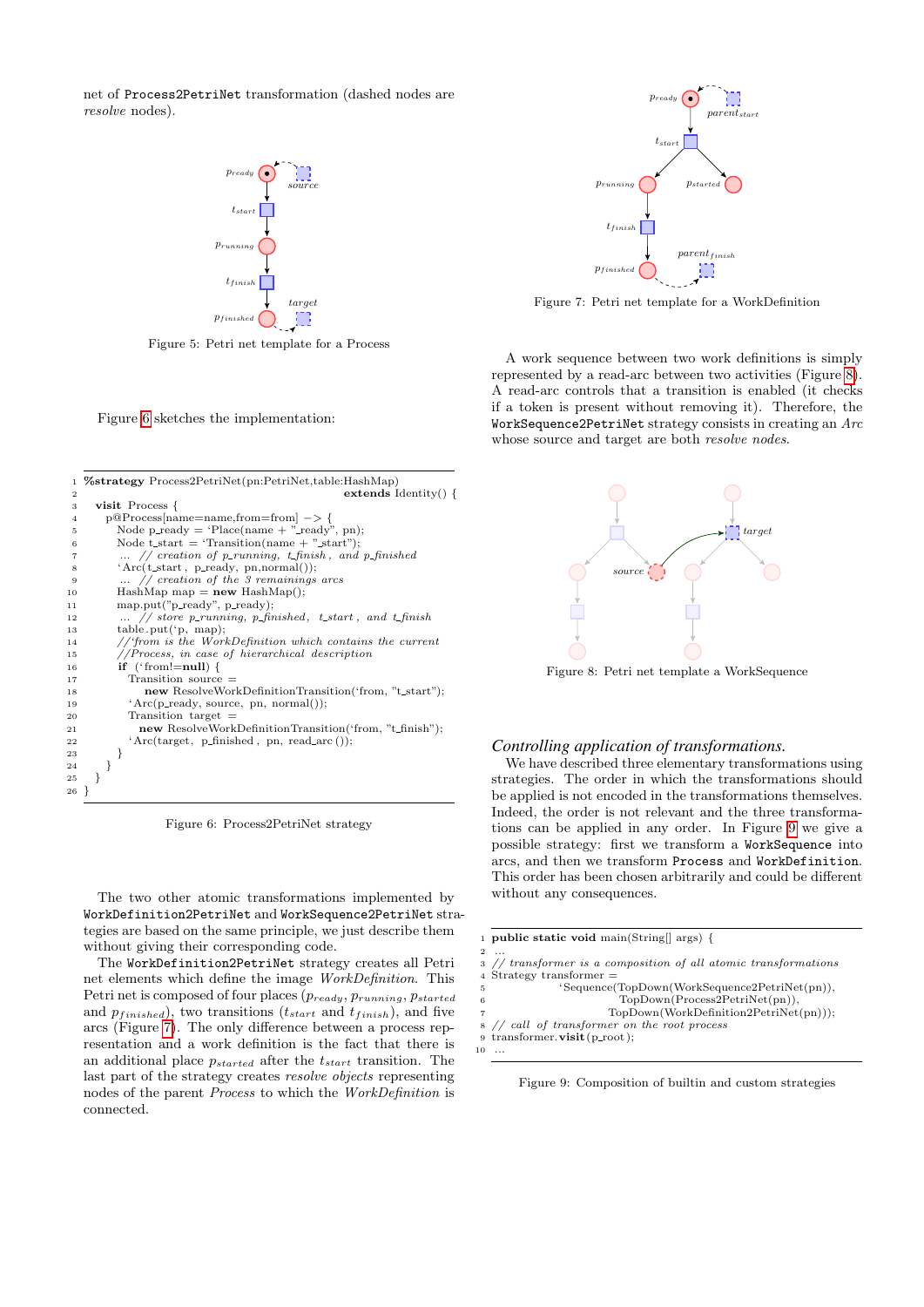#### *Connecting intermediate results.*

At this stage of the presentation we have shown how a complex model transformation can be described by several independent transformations, encoded by elementary strategies. To achieve this goal we have introduced temporary resolve nodes that should be eliminated and replaced by corresponding links in the resulting model.

Since implementations of models are statically typed (thanks to EMF) we had to introduce one type of resolve object per type. For example, to implement a resolve node that corresponds to a place in a WorkDefinition, we consider the following class:

```
1 private static class ResolveWorkDefinitionPlace extends Place {
   public String name:
   public WorkDefinition of
```

```
public ResolveWorkDefinitionPlace(WorkDefinition o, String name) {
 this.name = name;this.o = o;
```

```
7 }
```

```
8 }
```
16 }

Let us now consider a simple PDL process composed by two WorkDefinition and a WorkSequence. Applying the transformer strategy leads to four unconnected Petri nets, as illustrated (Figure 10). In Figure 11 we introduce a metastrategy named Resolve, whose goal is to replace all resolve objects by the corresponding image, which are stored in the two-level hash-map. The strategy Resolve is applied in a top-down way on the resulting unconnected Petri nets that the elementary transformations produced. As a result, every Node is visited and each ResolveWorkDefinition node for instance is replaced by the node stored in the table.



1 %strategy Resolve(translator:SimplePDLToPetri) extends Identity() { 2 visit Place {  ${\bf ResolveWorkDefinitionPlace[o=o, name=name] \ -}$ 

```
Place res = (Place) translator . table .get ('o).get ('name);
5 return res;
\epsilon7 }
8 visit Transition {
9 ResolveWorkDefinitionTransition[o=o,name=name] −> {
10 return (Transition) translator . table .get ('o).get ('name);
\begin{array}{c} 11 \\ 12 \end{array}12 ResolveProcessTransition[o=o,name=name] −> {
13 return (Transition) translator . table .get ('o).get ('name);
\begin{matrix} 14 \\ 15 \end{matrix}15 }
```
Figure 11: Resolve strategy

In the current implementation, the strategy Resolve should

be manually coded by the user. We are currently experimenting an extension of the proposed approach where the Resolve strategy would be automatically inferred and generated from the elementary transformations. This is discussed in Section 6.

#### 5. RELATED WORK

This part focuses on full blown languages and experiments that have been applied on real case studies and have been available for several years either in the academic or industrial worlds.

Many languages have been designed in order to ease the writing of model transformations using model manipulation operators. These languages allow to access model contents using either graph pattern matching or object query languages usually derived from OCL. One of the differences of our approach is that instead of designing a whole new language to transform models, we use an efficient language relying on strong theoretical basis and designed to be used with general purpose languages.

The Object Management Group (OMG) has defined the Query View Transformation standard (QVT) to provide model transformation technologies for the Model Driven Architecture (MDA). Modeling languages are defined using MOF and are manipulated using OCL. The QVT standard proposes both the relational and operational approaches. The main difference is that operational ones require to describe the control as part of the transformation whereas it is handled by the execution engine for relational ones. However, the current implementations of the standard usually restrict themselves to a single one. In this paper we focus on implementation of the standard in the Eclipse world. The ATL language has been designed during the standardization process of QVT [9]. It does not rely on the QVT concrete syntax but implements most of the operational and part of the relational approaches. Medini-QVT-Relational<sup>6</sup> implements the relational part of the standard whereas the Eclipse M2M QVT-Operational<sup>7</sup> implements the operational part of the standard. The relational approach consists in defining rules that map target elements and source elements. When the transformation is applied, the execution engine matches rules according to the source model and run them in the right order to avoid dangling references to not yet initialized target elements. Tom's strategies corresponds to rules and the order of rule application is defined by meta-strategies (and thus should be, at the moment, defined by the programmer).

Several languages that follow the operational approach without implementing the QVT standards are available in the EMF world. Kermeta<sup>8</sup> allows to implement methods in meta-classes [13]. Model transformations are thus expressed as methods defined on the meta-classes. In order to avoid polluting the metamodels, Kermeta allows to extend metaclasses using aspect technologies. The Epsilon Transformation Language (ETL) [11] relies on a core common language that is used in many different tools in the Epsilon<sup>9</sup> toolbox. The  $XTend<sup>10</sup>$  language follows a similar approach. In operational approaches, programmers have full control on the

```
6
http://projects.ikv.de/qvt/
```

```
7
http://www.eclipse.org/m2m/
```

```
8
http://www.kermeta.org/
```

```
9
http://www.eclipse.org/gmt/epsilon/
```

```
10http://www.eclipse.org/Xtext/#xtend2
```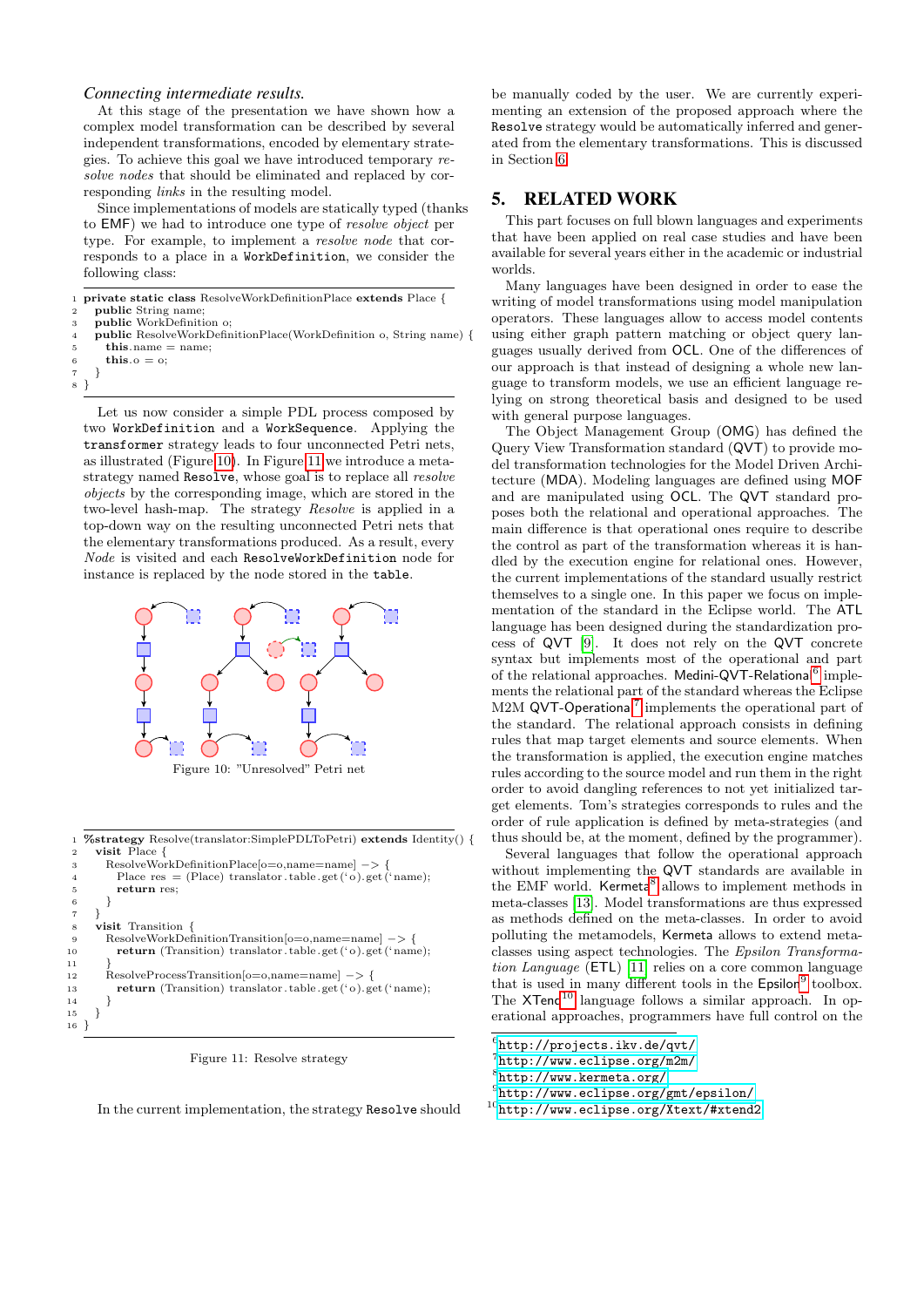transformation but have to deal with the mapping between source and target elements, dangling references, etc. Tom's meta-strategies allow to separate the construction of parts of the target model (often described as functions in operational approach) and the sequencing of theses construction.

In the same spirit as Tom, term rewriting tools can be adapted in order to implement model transformations. Several experiments with various encodings of models have been conducted and led to some methods for using existing languages or to new toolsets. The Maude language is based on term equational rewriting systems. It provides object oriented facilities that can be used to implement metamodels and models. Its use has been experimented by several research teams [5, 16, 15] and implemented for example in the Moment $11$  project.

Term rewriting has been used for the last 30 years for implemented program transformations. ASF+SDF, Stratego/XT, Elan and Tom have been available for a long time and applied on real world case studies. The main issue in order to use them for model transformation is to switch from terms to graphs. The  $\text{Spoofax}^{12}$  toolset is based on Stratego/XT [10, 8].

Graph rewriting for model transformations has been experimented in the last 20 years [20, 17] using various categorical encodings like single and double pushout and specification formalism like graph types or triple graph grammars. Many tools have been implemented. The following ones are currently available in the Eclipse world. The  $Moflon<sup>13</sup>$ toolset relies on triple graph grammar in order to implement model transformations  $[1]$ . The Henshin<sup>14</sup> project is the followup of many experiments [2] in Eclipse based on the AGG toolset. The main issue of graph rewriting is that it relies on quite costly synthesis technologies in order to build the transformation function from the elementary graph rewriting rules and the scalability of the categorical technologies is still to be experimented.

In the same spirit as the Tom shallow language extension approach,  $\mathsf{MPS}^{\hat{15}},$  the Meta Programming System, relies on lightweight language extensions that are translated to the core language, currently Java. MPS provides an integrated tool for the definition of languages extensions. It could thus be used for Tom implementation. But, it does not provide currently model transformation extension to Java. Tom also relies on state of the art term rewriting technologies and especially efficient term management and pattern matching.

#### 6. CONCLUSION AND FUTURE WORK

In this paper we have presented the Tom programming language and we have showed how pattern matching and algebraic views can be used to encode model transformations in a more abstract way than in pure Java, using EMF.

In a second part, we have introduced the notion of strategy, and we have showed how they can be used to encode elementary transformations, where the notion of scheduling is no longer part of the transformation itself.

To achieve this result, we have introduced intermediate

 $^{12}{\rm http://strategy.org/Spoofax}$ 

- <sup>14</sup><http://www.eclipse.org/modeling/emft/henshin/>
- <sup>15</sup><http://www.jetbrains.com/mps/>

QVT derived resolve objects and a two-level hash-map that stores them. Then, we have showed how they can be replaced by links of the model, using an elegant TopDown(Resolve()) meta-strategy.

What we have presented is a first step towards a high-level language integrated into Java. The method we presented can be used to specify any model transformation between any two different models. Our next objective is to introduce a higher-level construct %transformation which automates the generation of most of the code presented previously: elementary strategies, resolve objects classes, and the Resolve meta-strategy can be automatically generated.

This new construct will be composed of model transformation rules, and each rule would be compiled as a strategy. A developer will only have to write the transformation itself without having to take care of resolve objects, the two-level hash-map, as well as the Resolve strategy. All the needed information will be encoded in the transformation, using a domain specific syntax dedicated to the transformation of models. The goal is to simplify the writing of models transformations in the Java world.

The second part of incoming work is the extension of the strategy language to offer the possibility to create parametrized strategies. Parameter could be the type of link the transformation developer wants to follow. It would make it more flexible.

A third part of future work will be the extension of the mapping generator itself: for the moment, it is EMF-based, but we could generalize it to handle other technologies.

Once Tom language will be extended, we will be able to express complex transformations in Java in an easy way. Then we will be able to build complete execution traces to verify models transformations. With those traces, it will be possible to reconstruct the transformations chain to point a potential problem (for example, given by the results of a model-checker).

### **REFERENCES**

- [1] C. Amelunxen, A. Königs, T. Rötschke, and A. Schürr. Moflon: A standard-compliant metamodeling framework with graph transformations. In A. Rensink and J. Warmer, editors, ECMDA-FA, volume 4066 of Lecture Notes in Computer Science, pages 361–375. Springer, 2006.
- [2] T. Arendt, E. Biermann, S. Jurack, C. Krause, and G. Taentzer. Henshin: Advanced concepts and tools for in-place emf model transformations. In D. C. Petriu, N. Rouquette, and Ø. Haugen, editors, MoDELS (1), volume 6394 of Lecture Notes in Computer Science, pages 121–135. Springer, 2010.
- [3] E. Balland, P. Brauner, R. Kopetz, P.-E. Moreau, and A. Reilles. Tom: piggybacking rewriting on java. In Proceedings of the 18th international conference on Term rewriting and applications, RTA'07, pages 36–47, Berlin, Heidelberg, 2007. Springer-Verlag.
- [4] E. Balland, P.-E. Moreau, and A. Reilles. Rewriting strategies in java. Electr. Notes Theor. Comput. Sci., 219:97–111, 2008.
- [5] A. Boronat and J. Meseguer. Moment2: Emf model transformations in maude. In A. Vallecillo and G. Sagardui, editors, JISBD, pages 178–179, 2009.
- [6] B. Combemale, X. Crégut, P.-L. Garoche, and X. Thirioux. Essay on Semantics Definition in MDE.

 $^{11}\mathrm{http://www.cs.1e.ac.uk/people/aboronat/tools/}$ [moment2/](http://www.cs.le.ac.uk/people/aboronat/tools/moment2/)

<sup>13</sup><http://www.moflon.org/>